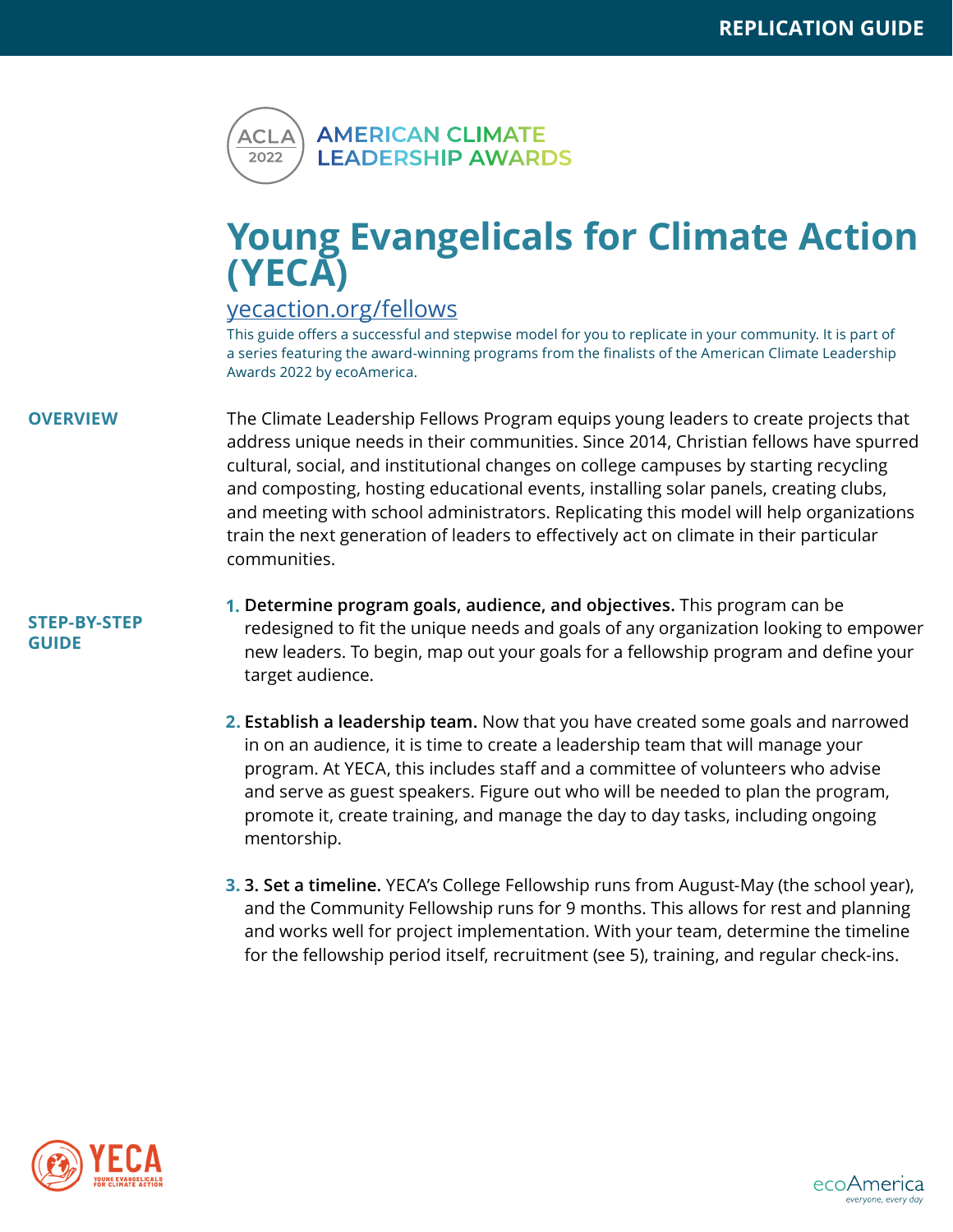- **Raise funds.** YECA utilizes funds to pay stipends, provide project support, and send **4.**honorariums to guest speakers. Raising money will be key to providing necessary support and determining the size of your program. To raise funds, YECA has a leadership development fund on our donation page. We also seek out grants to help fund the program. Include this program in your existing development work by seeking relevant grants, promoting during individual outreach, and seeking partners.
- **Recruit and select cohort.** Now it is time to find your inaugural cohort! Create an **5.** application that asks basic questions and questions tailored to your organization and goals. You should consider individual interviews or group info sessions as part of the process. You can determine how many applicants to accept by referring to your fundraising accomplishments and calculating how many fellows you can afford. Please consider equity, diversity, and inclusion when selecting your cohort.
- **Plan training.** This online or in-person retreat is your chance to provide the tools **6.** and resources for effective activism. Figure out what you want to teach and who the best instructor for that topic may be. Invite guest speakers early and remember to offer honorariums for equity. As time allows, add bonding activities and journaling time. For essential learning topics, we recommend anti-racism, climate science 101, effective climate communication, and developing SMART (Specific, Measurable, Attainable, Relevant, and Time-bound) goals/project plans.
- **Collect project proposals.** Required project proposals are a crucial way to ensure **7.** that fellows have a solid plan in place and to enable your team to provide the best support possible. A few weeks after training, depending on your timeline, collect these proposals and review them. YECA does not have a required template and encourages folks to use a system that works for them. We do provide numerous samples for fellows to choose from.
- **Begin regular guidance/mentorship.** The most challenging part is over! You've **8.** recruited and trained your first cohort, congratulations! Now, it is time to schedule regular check-ins to provide feedback, accountability, and community for your fellows. Utilize a polling software to determine the best time to meet. YECA Fellows meet bi-weekly on Zoom, and your timeline can help to determine your meeting frequency. We require these calls and find it is instrumental for fellowship success.
- **Collect reports and track metrics.** YECA requires two reports during the fellowships-**9.** a mid-year and final report. We encourage you to develop a report template and timeline to gather key metrics and to help fellows plan for the coming months. Be sure to include questions about what additional training or feedback would be helpful! Compile key metrics, such as number of events, as this will serve you well with fundraising.